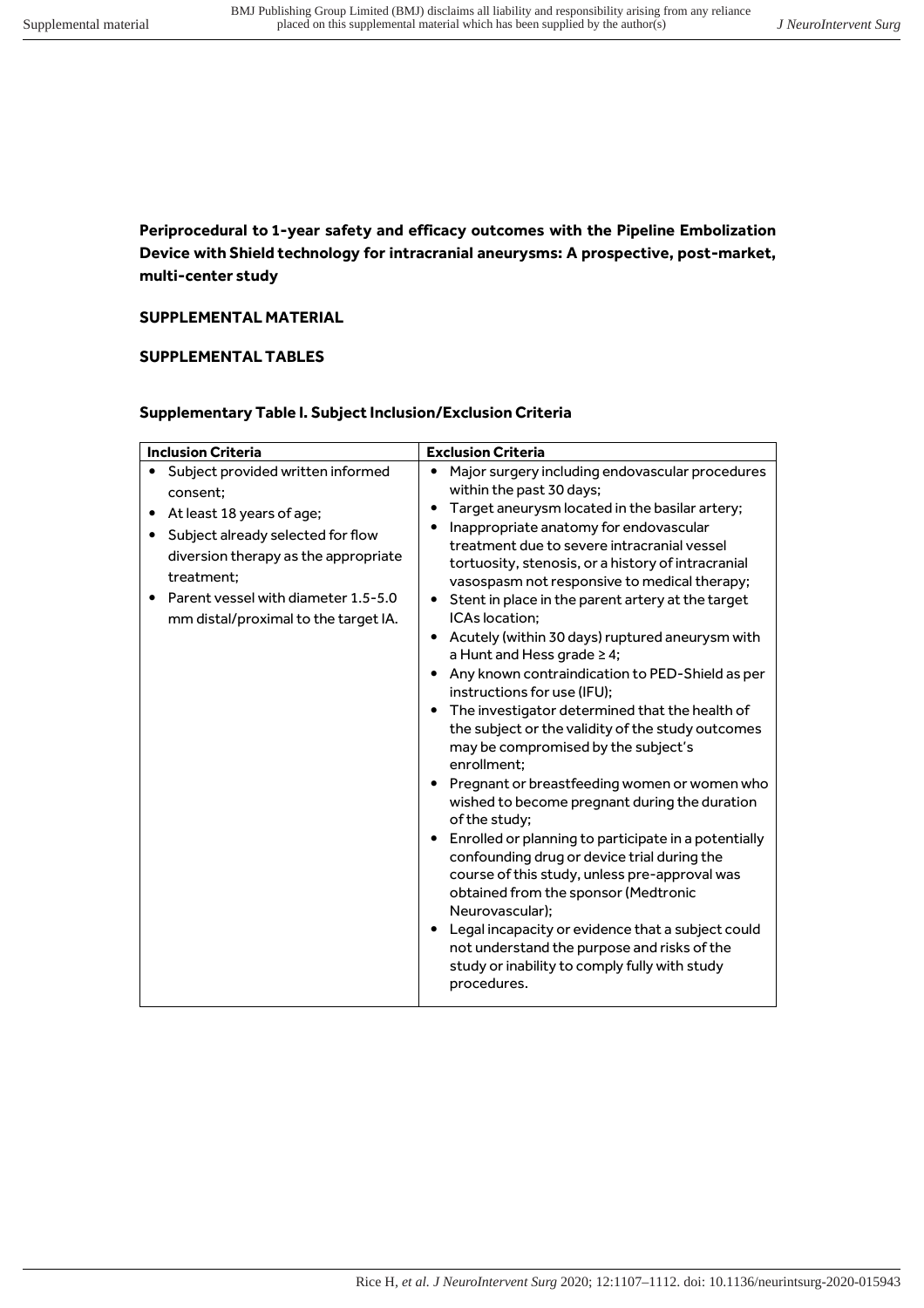| Supplementary Table II. Pre-Procedure Summary of Antiplatelet Therapy |   |
|-----------------------------------------------------------------------|---|
| Pre-Procedure [(%) n]                                                 | . |

|                                       | <b>PIE-PIOCEGUIE (170) III</b>                   |                                              | Administere<br>d Day of the | <b>Administer</b>                       |  |
|---------------------------------------|--------------------------------------------------|----------------------------------------------|-----------------------------|-----------------------------------------|--|
| <b>Antiplatelet</b><br><b>Therapy</b> | 1 to 6 Days Pre-<br><b>Procedure</b><br>(N=195)* | ≥7 Days Pre-<br><b>Procedure</b><br>(N=195)* |                             | ed Pre-<br><b>Procedure</b><br>(N=195)* |  |
| Aspirin ‡                             | 97 (49.7%)                                       | 62 (31.8%)                                   | 179 (91.8%)                 | 159 (81.5%)                             |  |
| P2Y12 Inhibitor ‡                     | 112 (57.4%)                                      | 62 (31.8%)                                   | 190 (97.4%)                 | 174 (89.2%)                             |  |
| Clopidogrel ‡                         | 105 (53.8%)                                      | 57 (29.2%)                                   | 167 (85.6%)                 | 162 (83.1%)                             |  |
| Prasugrel ‡                           | $4(2.1\%)$                                       | 4 (2.1%)                                     | 12 (6.2%)                   | $8(4.1\%)$                              |  |
| Ticagrelor ‡                          | 5(2.6%)                                          | 2(1%)                                        | $10(5.1\%)$                 | $7(3.6\%)$                              |  |
| Other P2Y12 Inhibitor ‡               | 3(1.5%)                                          | $0(0\%)$                                     | 12 (6.2%)                   | 3(1.5%)                                 |  |
| DAPT t                                | 104 (53.3%)                                      | 57 (29.2%)                                   | 182 (93.3%)                 | 161 (82.6%)                             |  |
| Aspirin + Clopidogrel ‡               | 96 (49.2%)                                       | 54 (27.7%)                                   | 160 (82.1%)                 | 150 (76.9%)                             |  |
| Aspirin + Prasugrel ‡                 | $4(2.1\%)$                                       | 2(1%)                                        | 10 (5.1%)                   | $6(3.1\%)$                              |  |
| Aspirin + Ticagrelor ‡                | $4(2.1\%)$                                       | 2(1%)                                        | $8(4.1\%)$                  | $6(3.1\%)$                              |  |
| Aspirin + Other P2Y12 Inhibitor ‡     | $1(0.5\%)$                                       | $0(0\%)$                                     | $9(4.6\%)$                  | $1(0.5\%)$                              |  |
| Clopidogrel + Other P2Y12 Inhibitor ‡ | 2(1%)                                            | $0(0\%)$                                     | 3(1.5%)                     | 2(1%)                                   |  |
| Aspirin Monotherapy †                 | $0(0\%)$                                         | $0(0\%)$                                     | $0(0\%)$                    | $0(0\%)$                                |  |
| Clopidogrel Monotherapy †             | $8(4.1\%)$                                       | 2(1%)                                        | 4 (2.1%)                    | 10 (5.1%)                               |  |
| Prasugrel Monotherapy †               | $0(0\%)$                                         | 2(1%)                                        | 2(1%)                       | 2(1%)                                   |  |
| Ticagrelor Monotherapy †              | $1(0.5\%)$                                       | $0(0\%)$                                     | 2(1%)                       | $1(0.5\%)$                              |  |
| Other P2Y12 Inhibitor Monotherapy +   | $0(0\%)$                                         | $0(0\%)$                                     | $0(0\%)$                    | $0(0\%)$                                |  |
| Triple Anti Platelet Therapy †        | $0(0\%)$                                         | $0(0\%)$                                     | $0(0\%)$                    | $0(0\%)$                                |  |
| No Antiplatelet Therapy †             | 21 (10.8%)                                       |                                              | 5(2.6%)                     | 21 (10.8%)                              |  |

Data are n (%). DAPT=dual anti platelet therapy

†The patient count is mutually exclusive with no other therapy other than the listed therapy.

#The patient count is independent and only based on the listed therapy.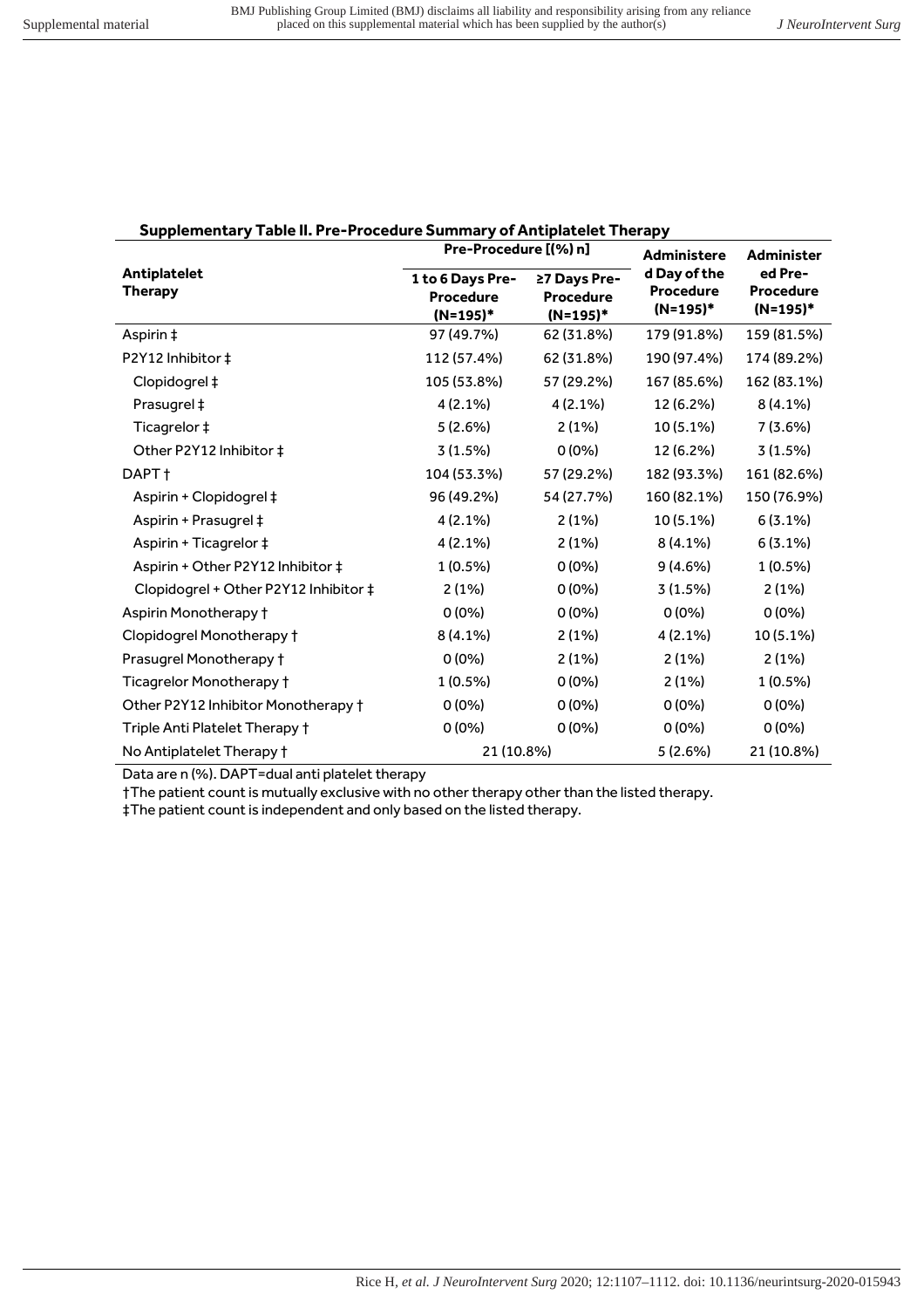| <b>Supplementary Table III: Procedure Characteristics and Outcomes</b> |  |  |  |
|------------------------------------------------------------------------|--|--|--|
|                                                                        |  |  |  |

| <b>Characteristic</b>                          | <b>Summary</b><br>(N=204) |
|------------------------------------------------|---------------------------|
| Total devices implanted                        | 252                       |
| Number of devices implanted per patient        | $1.1 \pm 0.50$            |
| Single device                                  | 177 (86.8%)               |
| Procedure time (incision to skin closure), min | $100.5 \pm 92.02$         |
| Cumulative fluoroscopy time, min               | $36.1 \pm 27.98$          |
| Adjunctive devices                             | 56 (29.8%)                |
| Coiling                                        | 38 (18.6%)                |
| <b>Balloon</b>                                 | 22 (10.8%)                |
| Complete wall apposition*                      | 190 (93.1%)               |
| Complete neck coverage*                        | 199 (97.5%)               |
| Complete stasis*                               | 22 (10.8%)                |
| Significant stasis*                            | 107 (52.5%)               |
| No disruption of inflow jet*                   | 75 (36.8%)                |
| Complete occlusion*                            | $2(1.0\%)$                |
| Residual aneurysm*                             | 202 (99.0%)               |
| Data are n (%) or mean ± standard deviation    |                           |

\*per Imaging Core Lab on day 0 post-procedure

# Supplementary Table IV. Adverse Events through 1-year Post-Procedure - ITT

| Event                                     | <b>Summary</b> |
|-------------------------------------------|----------------|
|                                           | $(N=204)$      |
| <b>Reported AEs</b>                       | 139            |
| Subjects with AEs                         | 90/204 (44.1%) |
| Serious (n=41)                            | 36/204 (17.6%) |
| Non-serious (n=98)                        | 71/204 (34.8%) |
| Device-related neurological events (n=21) | 20/204 (9.8%)  |
| CEC-Adjudicated AEs                       | 155            |
| Subjects with AEs                         | 98/204 (48.0%) |
| Serious (n=58)                            | 44/204 (21.6%) |
| Device-related (n=19)                     | 17/204 (8.3%)  |
| Procedure-related (n=40)                  | 33/204 (16.2%) |
| Non-serious (n=97)                        | 74/204 (36.3%) |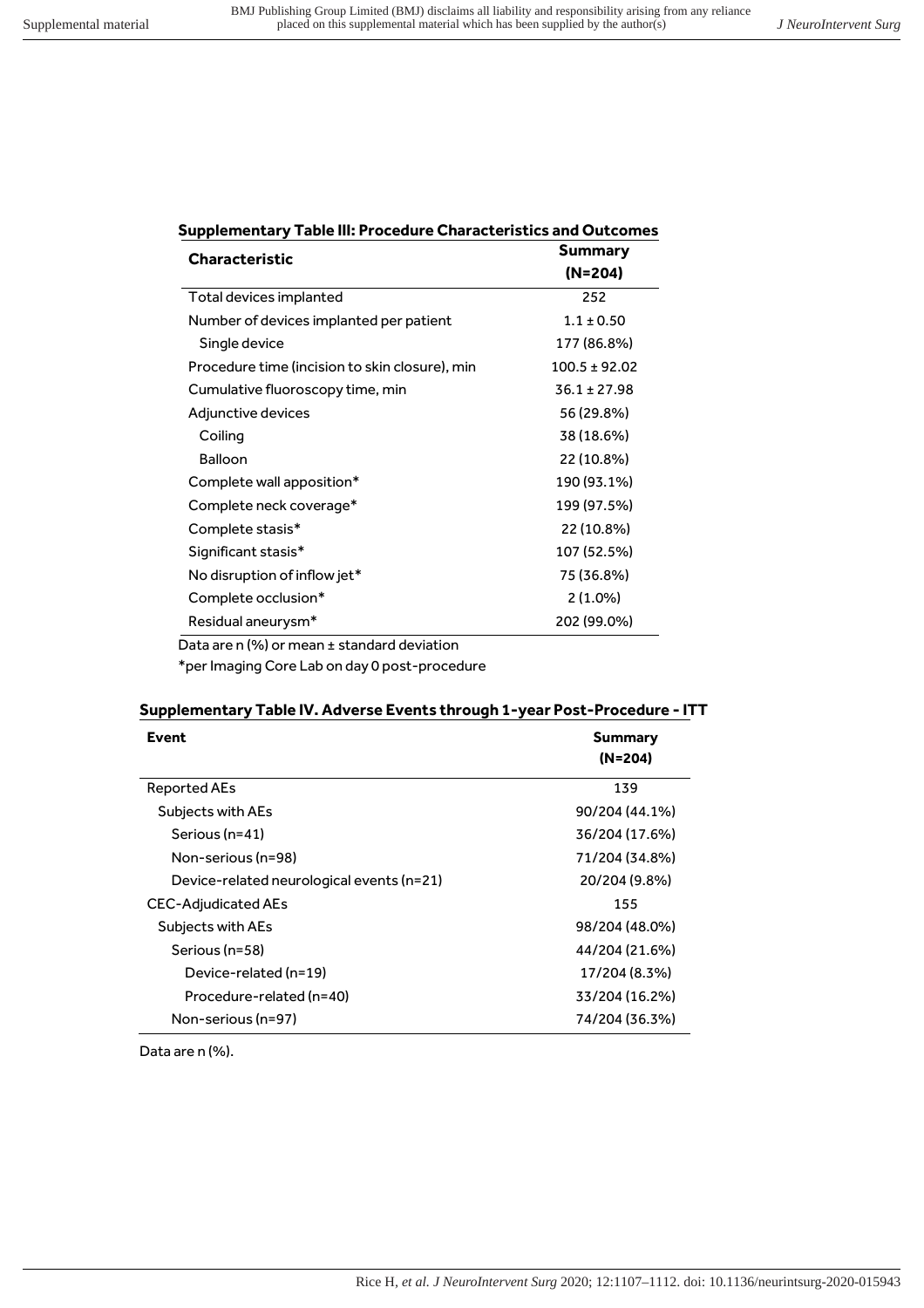#### Supplementary Table V. CEC Adjudicated Neurological Adverse Events of Interest through 1-year Post-Procedure - ITT

| <b>Neurological Events of Interest</b>           | Peri-               | Acute       | <b>Delayed</b> | Days 0-     |
|--------------------------------------------------|---------------------|-------------|----------------|-------------|
|                                                  | <b>Procedure</b>    | (Days 1-    | (Days 31-      | 1-year      |
|                                                  | (Day 0)             | 30)         | 365)           |             |
| Death                                            | 0                   | $2(1.0\%)$  | 0              | $2(1.0\%)$  |
| Neurological Death                               | 0                   | $2(1.0\%)$  | 0              | $2(1.0\%)$  |
| Non-Neurological Death                           | 0                   | 0           | 0              | 0           |
| Stroke                                           | 4 (2.0%)            | 9(4.4%)     | 0              | 13 (6.4%)   |
| Severity                                         |                     |             |                |             |
| Major Stroke                                     | 3(1.5%)             | 3(1.5%)     | 0              | 6 (2.9%)    |
| <b>Minor Stroke</b>                              | $1(0.5\%)$          | 6(2.9%)     | 0              | 7(3.4%)     |
| Type                                             |                     |             |                |             |
| Ischemic                                         | $2(1.0\%)$          | 8 (3.9%)    | 0              | 10 (4.9%)   |
| Ischemic with Hemorrhagic Transformation         | $1(0.5\%)$          | $\mathbf 0$ | 0              | 1 (0.5%)    |
| Hemorrhagic                                      | 1 (0.5%)            | 1 (0.5%)    | 0              | $2(1.0\%)$  |
| Location                                         |                     |             |                |             |
| <b>Treated Vascular Territory</b>                | 4 (2.0%)            | 9(4.4%)     | 0              | 13 (6.4%)   |
| Non-Treated Vascular Territory                   | 0                   | 0           | 0              | 0           |
| Intracranial Hemorrhage (ICH)                    | 4 (2.0%)            | 5(2.5%)     | 0              | 9(4.4%)     |
| Type                                             |                     |             |                |             |
| Intracerebral Hemorrhage                         | 3(1.5%)             | 3(1.5%)     | 0              | 6(2.9%)     |
| Intraparenchymal Hemorrhage (IPH)                | 3(1.5%)             | 3(1.5%)     | 0              | 6 (2.9%)    |
| Intraventricular Hemorrhage (IVH)                | 0                   | 0           | 0              | $\mathbf 0$ |
| Subarachnoid Hemorrhage (SAH)                    | $1(0.5\%)$          | $2(1.0\%)$  | 0              | 3(1.5%)     |
| Subdural Hematoma (SDH)                          | 0                   | 0           | 0              | 0           |
| Epidural Hematoma (EDH)                          | 0                   | 0           | 0              | 0           |
| Etiology                                         |                     |             |                |             |
| <b>Target Aneurysm Rupture</b>                   | $\mathsf{O}\xspace$ | $2(1.0\%)$  | 0              | $2(1.0\%)$  |
| Non-Target Aneurysm Rupture                      | $\mathbf 0$         | 0           | 0              | 0           |
| Hemorrhagic Transformation of ischemic infarct   | $1(0.5\%)$          | 0           | 0              | $1(0.5\%)$  |
| Primary SAH Procedural or Traumatic Complication | 3(1.5%)             | 0           | 0              | 3(1.5%)     |
| Primary IPH                                      | 0                   | 3(1.5%)     | 0              | 3 (1.5%)    |
| Primary IVH                                      | 0                   | 0           | 0              | 0           |
| Transient Ischemic Attack (TIA)                  | 0                   | 1 (0.5%)    | 0              | 1 (0.5%)    |
| Cerebral Infarction                              | 2 (1.0%)            | 4 (2.0%)    | $2(1.0\%)$     | 8 (3.9%)    |
| Symptomatic                                      | $\mathsf{O}\xspace$ | 1 (0.5%)    | 0              | 1 (0.5%)    |
| Asymptomatic                                     | $2(1.0\%)$          | 3 (1.5%)    | 2 (1.0%)       | 7 (3.4%)    |
| Neurological Deficit                             | $2(1.0\%)$          | 4 (2.0%)    | 0              | 6(2.9%)     |
| Transient                                        | $\mathsf{O}\xspace$ | $2(1.0\%)$  | 0              | $2(1.0\%)$  |
| Permanent                                        | 2 (1.0%)            | 2 (1.0%)    | 0              | 4 (2.0%)    |
| <b>Target Aneurysm Retreatment</b>               | 0                   | 1 (0.5%)    | 3 (1.5%)       | 4 (2.0%)    |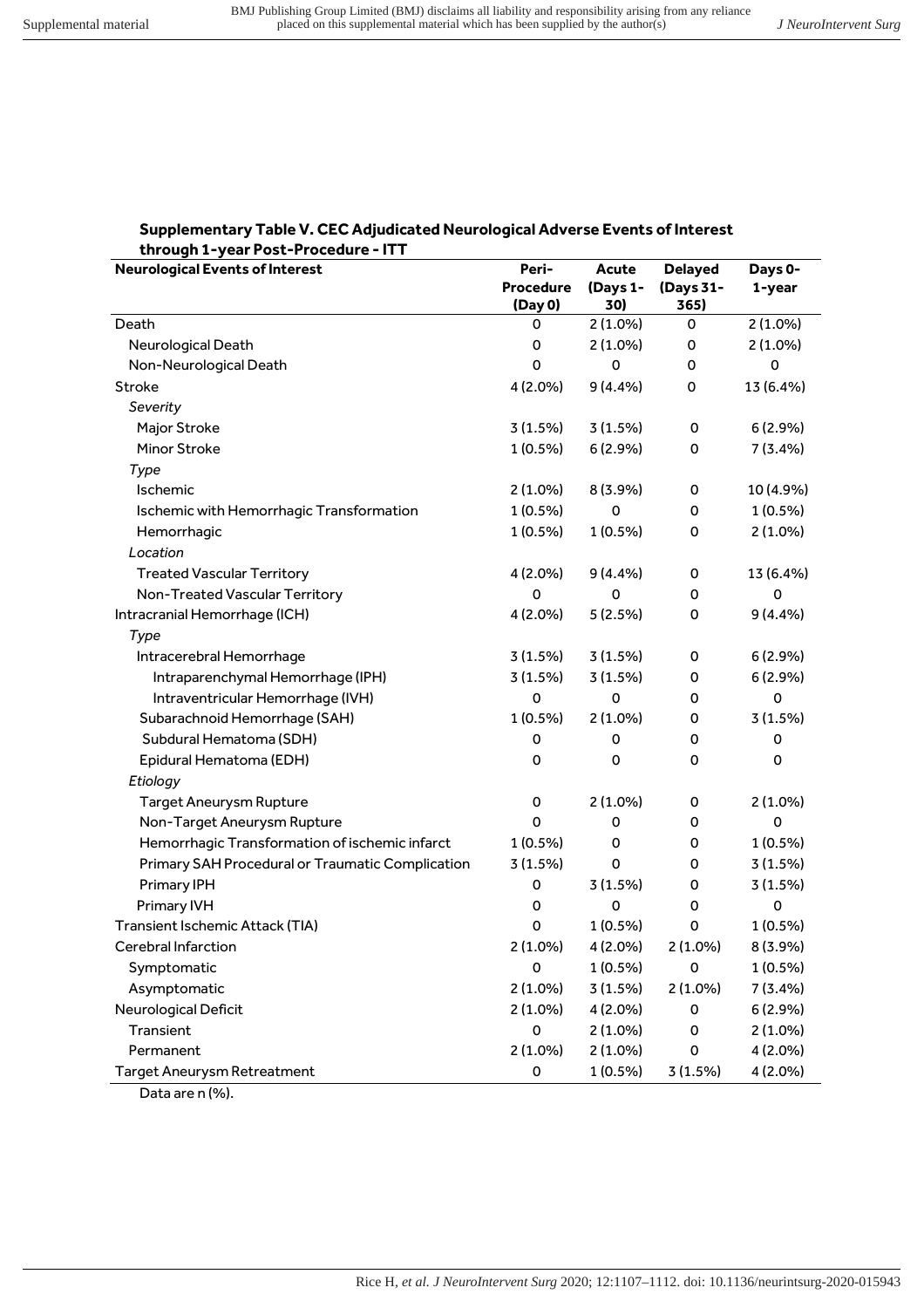| <b>Supplementary Table VI. CEC-Adjudicated Device-Related Serious Adverse Events</b> |
|--------------------------------------------------------------------------------------|
| (SAEs) through 1-Year by Preferred Term and Timing of Event – ITT                    |

| <b>MedDRA System Organ</b><br><b>Class</b>        | <b>MedDRA Preferred Term</b>       | Peri-<br>Procedure<br>(Day 0) | Acute<br>(Days 1-<br>30) | <b>Delayed</b><br>(Days 31-<br>365) | Days 0-<br>1-year |
|---------------------------------------------------|------------------------------------|-------------------------------|--------------------------|-------------------------------------|-------------------|
| Eye disorders                                     | Retinal artery occlusion           | 0                             | $1(0.5\%)$               | 0                                   | $1(0.5\%)$        |
|                                                   | Visual impairment                  | 0                             | $1(0.5\%)$               | 0                                   | $1(0.5\%)$        |
|                                                   | Total                              | $\mathbf 0$                   | $2(1.0\%)$               | $\pmb{0}$                           | $2(1.0\%)$        |
| Injury, poisoning and<br>procedural complications | Vascular procedure<br>complication | $1(0.5\%)$                    | $\Omega$                 | 0                                   | $1(0.5\%)$        |
|                                                   | Total                              | $1(0.5\%)$                    | $\mathbf 0$              | $\mathbf 0$                         | $1(0.5\%)$        |
|                                                   | Cerebral artery embolism           | $1(0.5\%)$                    | $\mathbf 0$              | 0                                   | $1(0.5\%)$        |
|                                                   | Cerebral hemorrhage                | 0                             | $1(0.5\%)$               | 0                                   | $1(0.5\%)$        |
|                                                   | Cerebral infarction                | $\mathbf 0$                   | $2(1.0\%)$               | 0                                   | $2(1.0\%)$        |
|                                                   | Cerebral microembolism             | $1(0.5\%)$                    | 0                        | 0                                   | $1(0.5\%)$        |
|                                                   | Cerebrovascular accident           | 0                             | $2(1.0\%)$               | 0                                   | $2(1.0\%)$        |
| Nervous system disorders                          | Hemorrhagic stroke                 | $1(0.5\%)$                    | 0                        | 0                                   | $1(0.5\%)$        |
|                                                   | Intracranial mass                  | $1(0.5\%)$                    | $\Omega$                 | 0                                   | $1(0.5\%)$        |
|                                                   | Ischemic cerebral infarction       | 0                             | $1(0.5\%)$               | 0                                   | $1(0.5\%)$        |
|                                                   | Ischemic stroke                    | $1(0.5\%)$                    | 1 (0.5%)                 | 0                                   | $2(1.0\%)$        |
|                                                   | VI <sup>th</sup> nerve paralysis   | $1(0.5\%)$                    | $\mathbf 0$              | 0                                   | $1(0.5\%)$        |
|                                                   | Total                              | 6(2.9%)                       | $7(3.4\%)$               | $\mathbf 0$                         | 13 (6.4%)         |
| Surgical and medical<br>procedures                | Aneurysm repair                    | 0                             | 0                        | 3(1.5%)                             | 3(1.5%)           |
|                                                   | Total                              | $\Omega$                      | $\mathbf 0$              | 3(1.5%)                             | 3(1.5%)           |
| <b>Total</b>                                      |                                    | 7                             | 9                        | 3                                   | 19                |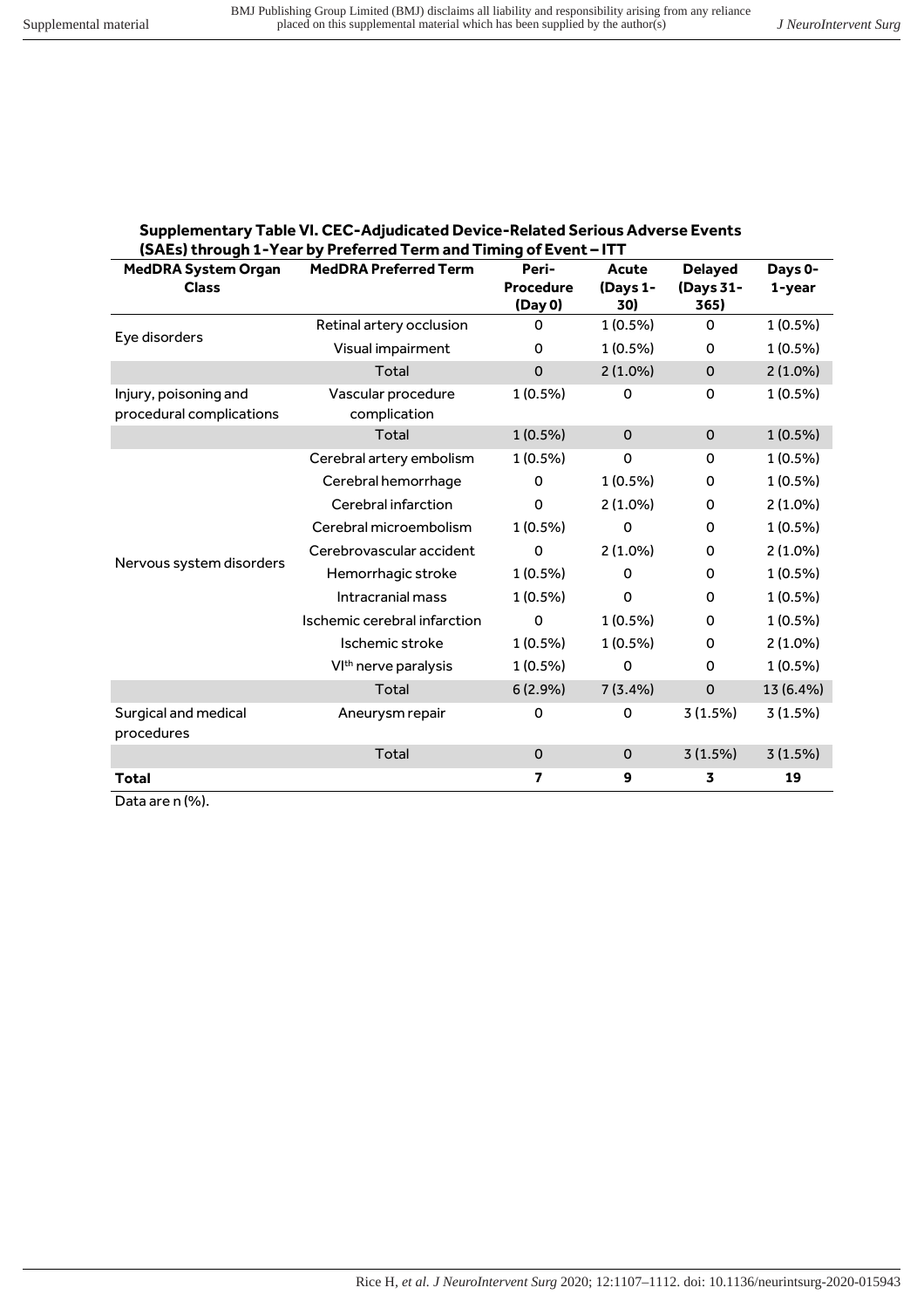### Supplementary Table VII. CEC-Adjudicated Procedure-Related (Possible, Probable and Causal assessment) Serious Adverse Events (SAEs) through 1-Year by Preferred Term and Timing of Event-ITT

| <b>MedDRA System Organ</b><br><b>Class</b>                 | <b>MedDRA Preferred Term</b>           | Peri-<br><b>Procedure</b><br>(Day 0) | Acute<br>(Days 1-<br>30) | <b>Delayed</b><br>(Days 31-<br>365) | Days 0-<br>1-year |
|------------------------------------------------------------|----------------------------------------|--------------------------------------|--------------------------|-------------------------------------|-------------------|
| Blood and lymphatic<br>system disorders                    | Hemorrhagic diathesis                  | $1(0.5\%)$                           | 0                        | 0                                   | 1 (0.5%)          |
|                                                            | Total                                  | $1(0.5\%)$                           | $\mathbf 0$              | 0                                   | $1(0.5\%)$        |
| Eye disorders                                              | Retinal artery occlusion               | 0                                    | 1 (0.5%)                 | 0                                   | $1(0.5\%)$        |
|                                                            | Visual impairment                      | 0                                    | 1 (0.5%)                 | 0                                   | 1 (0.5%)          |
|                                                            | Total                                  | $\mathbf 0$                          | $2(1.0\%)$               | 0                                   | $2(1.0\%)$        |
| Gastrointestinal disorders                                 | Retroperitoneal<br>hemorrhage          | 0                                    | 1 (0.5%)                 | 0                                   | 1 (0.5%)          |
|                                                            | Total                                  | $\mathsf{O}\xspace$                  | $1(0.5\%)$               | $\mathbf{O}$                        | 1 (0.5%)          |
| General disorders and<br>administration site<br>conditions | Pyrexia                                | 0                                    | 1 (0.5%)                 | 0                                   | $1(0.5\%)$        |
|                                                            | Total                                  | $\mathsf{O}\xspace$                  | $1(0.5\%)$               | $\Omega$                            | $1(0.5\%)$        |
|                                                            | Hematoma infection                     | 0                                    | 1 (0.5%)                 | 0                                   | $1(0.5\%)$        |
| Infections and infestations                                | Infection                              | 0                                    | 1 (0.5%)                 | 0                                   | 1 (0.5%)          |
|                                                            | Staphylococcal sepsis                  | 0                                    | $\Omega$                 | $1(0.5\%)$                          | 1 (0.5%)          |
|                                                            | Total                                  | $\mathbf 0$                          | $2(1.0\%)$               | $1(0.5\%)$                          | 3(1.5%)           |
|                                                            | Subarachnoid hemorrhage                | $\mathsf{O}\xspace$                  | $1(0.5\%)$               | 0                                   | $1(0.5\%)$        |
| Injury, poisoning and                                      | Vascular access site<br>pseudoaneurysm | 0                                    | 1 (0.5%)                 | 0                                   | 1 (0.5%)          |
| procedural complications                                   | Vascular procedure<br>complication     | 1 (0.5%)                             | $\mathbf 0$              | 0                                   | 1 (0.5%)          |
|                                                            | Vascular pseudoaneurysm                | $\mathbf 0$                          | 3(1.5%)                  | 0                                   | 3(1.5%)           |
|                                                            | Total                                  | $1(0.5\%)$                           | 5(2.5%)                  | 0                                   | 6(2.9%)           |
| Metabolism and nutrition<br>disorders                      | Hyponatremia                           | 0                                    | $1(0.5\%)$               | 0                                   | 1 (0.5%)          |
|                                                            | Total                                  | $\mathbf 0$                          | 1 (0.5%)                 | $\mathbf 0$                         | $1(0.5\%)$        |
|                                                            | Cerebral artery embolism               | 1 (0.5%)                             | 0                        | 0                                   | 1 (0.5%)          |
|                                                            | Cerebral artery occlusion              | 1 (0.5%)                             | $\Omega$                 | 0                                   | $1(0.5\%)$        |
|                                                            | Cerebral hemorrhage                    | 0                                    | $2(1.0\%)$               | 0                                   | $2(1.0\%)$        |
| Nervous system disorders                                   | Cerebral infarction                    | 0                                    | 1 (0.5%)                 | 0                                   | 1 (0.5%)          |
|                                                            | Cerebral microembolism                 | 1 (0.5%)                             | 0                        | 0                                   | 1 (0.5%)          |
|                                                            | Cerebrovascular accident               | 0                                    | $2(1.0\%)$               | 0                                   | $2(1.0\%)$        |